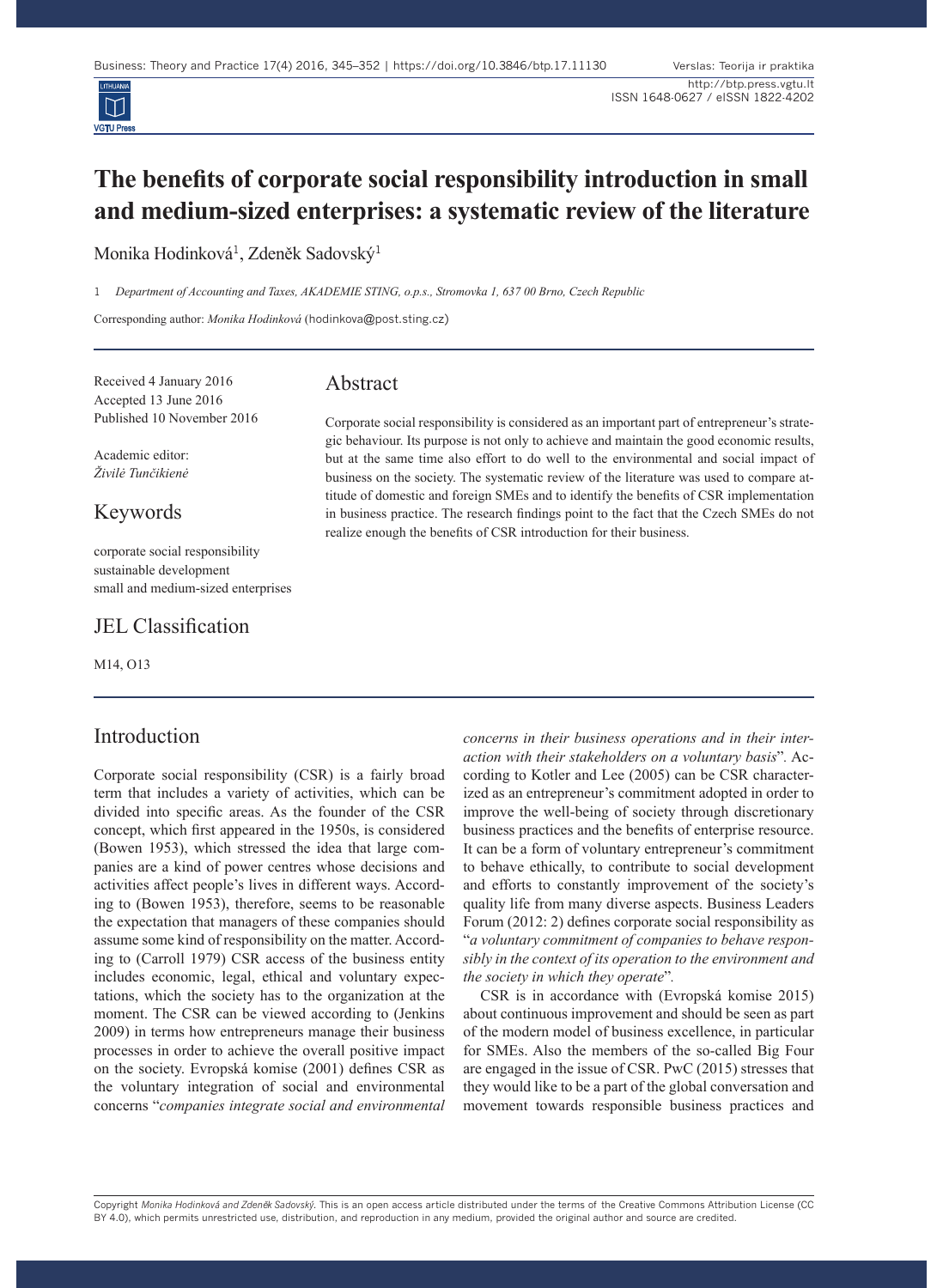they support creation of the positive change in the world. PwC therefore focuses on four key areas, where they see the possibility to make relevant and significant contributions. These areas include: Responsible business, Diversity and inclusion, Community engagement, and Environmental stewardship. KPMG Czech Republic (2015) stress that the CSR is a part of they corporate culture and values of the company, and therefore tries to act ethically and transparently, and to minimize the impact of its business on the environment. EY (2015) points to the fact that the role of business is changing. A combination of factors envolving the relationship between development and emerging economies, global institutions and nation states and public and private sectors must according to EY (2015) leads a greater understanding of the connection and interdipendecny between business and society. According to Lepoutre and Heene (2006) during the last few decades, business entities, regardless on their size or sector have confirm the increasing pressure on fulfilling CSR imperatives and principles. Also Business Leaders Forum (2012) points to the fact that in recent years the importance of CSR is growing.

CSR has been integrated into corporate strategies and approaches of large companies in the last decades. Nowadays, it more often arises the question, how the issue of CSR apply and how to incorporate it into the SME´s business strategies. Reverte (2015) remind the importance of SMEs, which is generally well known. Namely SMEs represent more than 99% of businesses in Europe and nine out of 10 SMEs are micro-enterprises. SMEs also participate in the employment in the private sector, which employs two out of three employees, and they create more than half of the total value added created by businesses in the EU. Therefore, the shifting of larger share on the long-term sustainability and social responsibility on business activities of SMEs should be for the European society potentially quite beneficial. The part of the authors (Russo and Tencati 2009; Preuss and Perschke 2010) stresses SMEs can't be taken as a small version of the large companies. These business entities have their unmistakable specifics, which may be in terms of CSR introduction into corporate strategy a considerable advantage, but also an insurmountable obstacle. Evropská komise (2015) emphasize that CSR can create real advantages for SMEs. At the same time (Evropská komise 2015) stress CSR is not a short-cut to business success, but an investment that can pay off in the longer term.

Pressure on the businesses to accept responsibility for its business is significantly increasing in recent years. The CSR concept is already largely implemented in large companies, but in the case of SMEs there has not been given due attention. The authors dealing with the issue of CSR for SMEs frequently focus on two important aspects: benefits of CSR introduction in SMEs and the obstacles of CSR introduction in SMEs. The paper investigates both aspects and compares them in terms of the Czech Republic and the situation abroad. Our research questions were:

- Why is the CSR introduction in SMEs important and so strongly supported by the EU?
- How different are the benefits of CSR introduction in SMEs in the Czech Republic and abroad?
- Can CSR introduction obtain competitive advantage for the Czech SMEs?

The main problem remains that SMEs do not realize the importance of CSR and the benefits of the inclusion of CSR principles for their business and at the same time fear a whole series of related barriers. Maybe it is just the fear of the obstacles of CSR introduction in business practice that SMEs in the Czech Republic hinder to take advantage of CSR introduction and gain competitive advanteges. As stated by Asociace společenské odpovědnosti (2016) is currently being developed a pressure on SMEs to change their business models in order to make their activities more suitable for social needs, to open the way to new markets and to grow and be successful.

On the basis of a systematic review of the literature, whose aim was to identify the main benefits of the CSR introduction into corporate practices of SMEs, was created a summary of the approaches the authors from the Czech Republic and from abroad. Found results are also analysed and discussed from many aspects.

## 1. Theoretical approach to CSR and its advantages for SMEs

The CSR concept appeared in the 50 years of  $20<sup>th</sup>$  century. CSR represents the optimal way for the companies' management, how to set up relationship with their partners, which would lead to the improvement of companies' reputation and credibility. The CSR can be viewed according to Jenkins (2009) in terms how entrepreneurs manage their business processes in order to achieve the overall positive impact on the society. The issue of CSR is important in a global context, not only in the European Union. Even though it is appropriate to point out to the approach of the (Evropská komise 2001), which in the publication *GREEN PAPER – Promoting a European Framework of Corporate Social Responsibility* said that the most of CSR definition can be characterized as a concept, whereby companies integrate social and environmental concerns in their business activities. Evropská komise (2001: 6–7) also stresses CSR does not mean that companies "only" fulfil the legal expectations, but in different ways are also active beyond their duties. It means they invest in human capital, to the environment and to the relations with their stakeholders. CSR is reflected in environmental, social, economic, stakeholders, and voluntary dimensions. The issue of CSR has become an important topic, which is often discussed in the EU. CSR is regarded as a concept, by which companies integrate social and environmental concerns in their business activities with stakeholder interaction on a voluntary basis.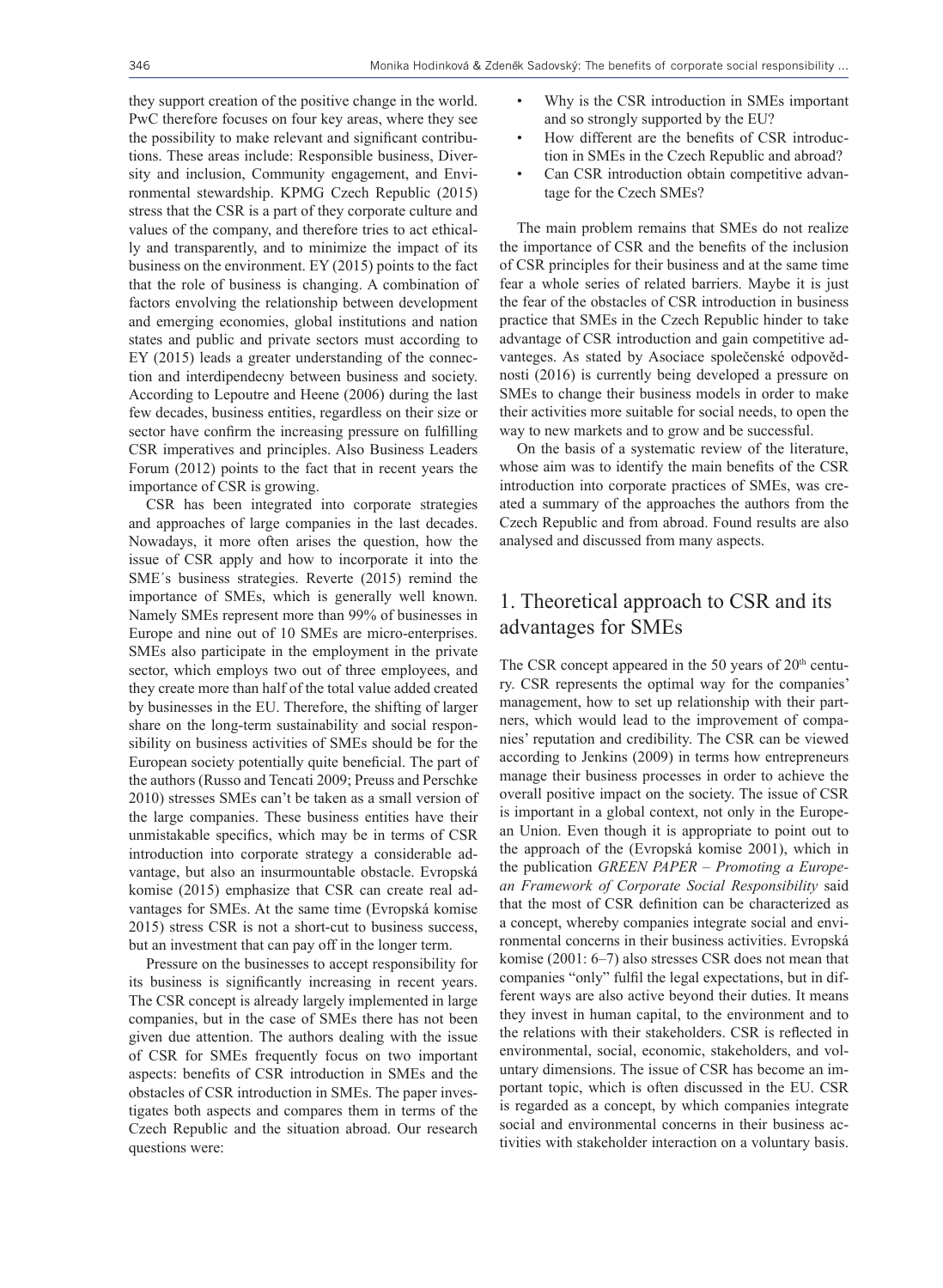Generally, CSR can be described as the entrepreneur's responsibility in relation to the impact of his/her business on the society. According to Lepoutre and Heene (2006) during the last few decades business entities, regardless on their size or sector have confirms the increasing pressure on fulfilling CSR imperatives and principles. CSR is a fairly broad term that includes a wide range of activities, which can be divided in the certain areas.

The part of authors (Pavlík et al. 2010; Abramuszkinová Pavlíková and Basovníková 2014) use dividing CSR activities into three core areas, namely in the area of economic, social and environmental. According to Pavlík et al. (2010: 25) these areas correspond to the "triple-bottom-line", which include: *Profit* (economic area), *People*  (social area) and *Planet* (environmental area). According to Pavláková Dočekalová et al. (2015) the triple-bottom-line represents the original concept of sustainable development. As reported by Abramuszkinová Pavlíková and Basovníková (2014) the issue of CSR is developed in many European countries and the European Commission targets to the support of national CSR strategy. CSR activities can be targeted f. e. the charity, care about the employees, the environmental area or on the transparency of the entrepreneur's economic activities. According to Preuss and Perschke (2010) it is not possible to take SMEs as a smaller version of the large companies, and therefore, in the framework of the realized research provided a comparison of the basic characteristics and influencing factors of CSR in large companies and SMEs.

Jenkins (2006) states the CSR is traditionally the domain of private sector and it is necessary to recognize the increasing importance of the SME's sector in the context of their social and environmental impact. The impact is exemplified by the increasing number of initiatives for the involvement SMEs to CSR agenda. Jenkins (2006) points to the fact that the issue of CSR is currently quite carefully examined for large companies, but in the case of SMEs has not received sufficient attention. The author therefore realized a research in the UK, which the main attention was targeted on the issue of CSR in SMEs. The aim of the research was to improve the understanding the limiting factors and opportunities for CSR in SMEs and to identify the basic characteristics in the cooperating companies. The main attention of the research was focused on CSR terminology, the nature of CSR activities in SMEs, incentives and benefits contained in the CSR for SMES and to identification of challenges these businesses have to face. The results of the study demonstrate the specific goals and principles necessary to support the extension of the CSR in SMEs. Jenkins (2006) points out that some benefits of the CSR introduction for SMEs are quantifiable, however, most are called "soft" or "intangible" benefits either because they are unmeasurable. The author further states that soft benefits have greater importance for SMEs. According to Jenkins (2006) the main advantages of CSR belongs: improved image and reputation, improved trust and understanding, larger and more prominent profile, better market position, more business, increased employee motivation, increased attractiveness to potential recruits, cost savings and increased efficiency, risk management and last but not least also the benefits company culture. Jenkins (2006) also defines the four steps, which must be able the champions from SMEs in the CSR field apply internally and externally. There belongs: developing an understanding of CSR and translating this into business principles; targeting CSR activities appropriately; overcoming challenges and business benefits.

Moyeen and Courvisanos (2012) state understanding of CSR is significant primarily for the sustainable development of the company, which is focused mainly on the research of the normative arguments for the needs of large companies. In the framework of the issue no one pay any attention to the role of SMEs, nor what CSR activities these companies primary carry out. Authors focused their attention on the testing of precondition SMEs can create CSR strategies oriented to the local community. SMEs operate in these communities and aware significantly more their social and environmental problems in comparison with their large counterparts. On the basis of this precondition, the authors tested the fact on the specific regional cities in Australia. The results show the gap between normative CSR proposals and the current CSR activities of SMEs in local communities. Based on the results, Moyeen and Courvisanos (2012) emphasize the success of adoption CSR agenda in regional small business shows to be limited and highly conditional. Lack of time and resources, together with the unclear ways of acquiring CSR's approach for small entrepreneurs emerges as the main obstacles for adoption of CSR activities. Campopiano et al. (2012) focused their attention of their research on the issue of CSR in SMEs. They distinguished family and non-family SMEs. The conclusions of the research, which involved 19 SMEs (12 family and 7 non-family SMEs), show that general awareness about the CSR concept is rather dismal. SMEs do not report about their CSR initiatives, but they participate in social activities, most often those that are closely linked to their closest stakeholders. The results indicated that family businesses are focused especially on the support of their employees and they are involved in activities related to the local community (e.g. support of sports clubs, churches, or local associations). The conclusions of the research also highlighted the fact SMEs do not know the official CSR definition, which demonstrates this issue is not quite common for them. The achieved results did not reveal significant differences between the family and non-family companies in relation of the use CSR concept. As the most important from the good practices the respondents evaluate mainly the activities oriented to their employees. The strong involvement of the respondents also applies to the question of activities related to the reduction of energy consumption, pollution of water resources and the reduction of quantity of packaging materials. Research findings show, despite the fact that SMEs usually do not report about their CSR activities, so it is actually implemented in ther business practice. Further Lefebvre and Lefebvre (2012) focused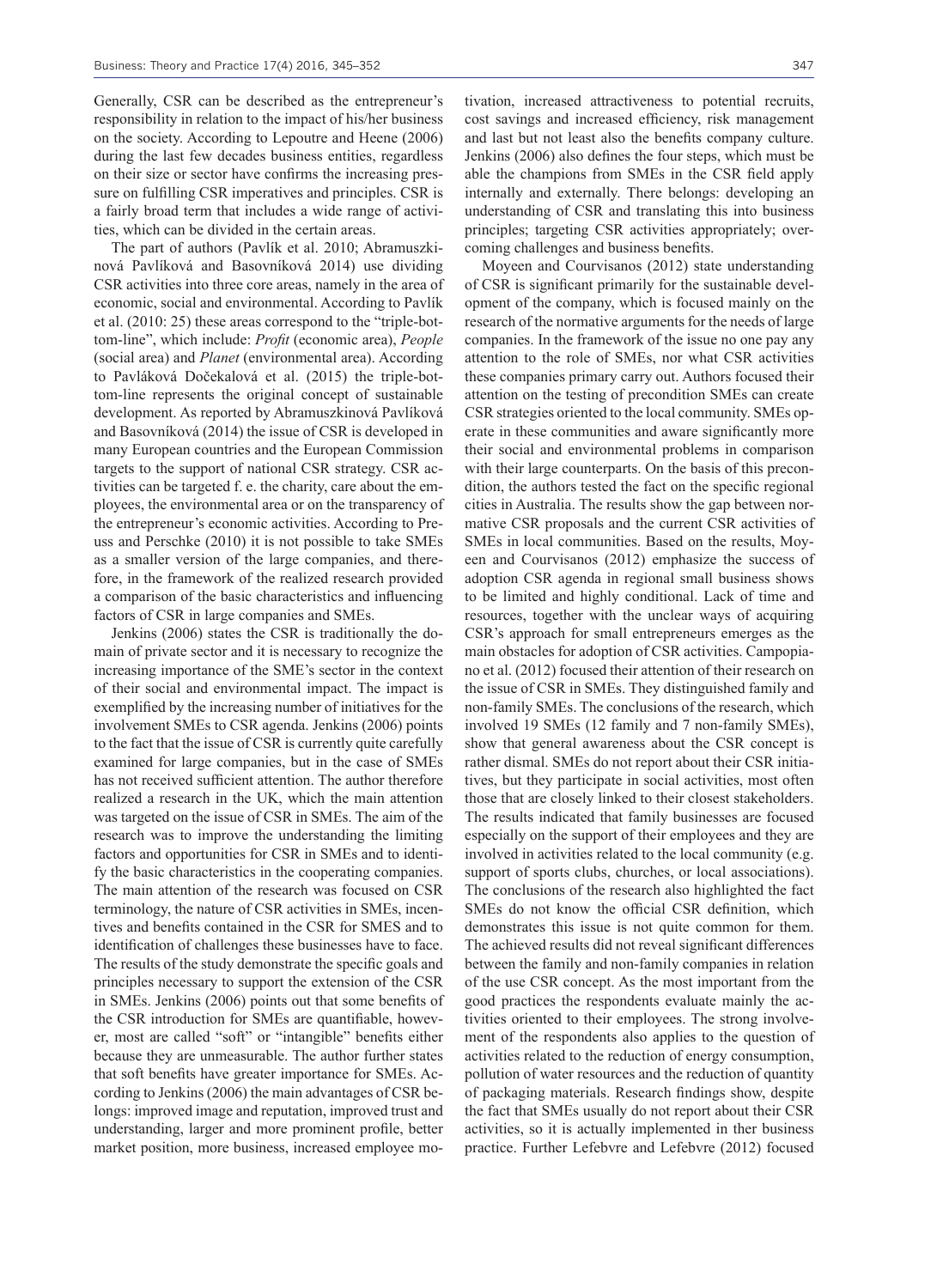their research on the issue of CSR integration at the start-up entrepreneurs with the aim to increase the level of the company's ability to identify new opportunities. According to the authors, just the introduction of CSR principles and practices is a key for the identification of these opportunities, it may serve strengthen the social legitimacy and achieve competitive advantage.

Vázquez-Carrasco and López-Pérez (2013) focused their research on CSR in relation to the barriers and the potential impact of its introduction for SMEs. On the basis of the extensive literature search authors point out the main advantages of CSR introduction in SMEs. These benefits include: attracting qualified employees and improving employer-employee relations, encouraging innovative action and increasing the chances of finding growth opportunities, improving supplier-client relations and providing access to certain markets, enhancing brand image and positioning, facilitating differentiation and increasing visibility and aiding in long-term cost reduction. In general it is possible to day that satisfaction, self-realisation and motivation stay, inter alia, for the benefits of CSR introduction in SMEs. Although there are indisputable economic and commercial opportunities that should SMEs use more in the future. The authors emphasize the most of the researches oriented on the issue of CSR were focused on larger sizes enterprises, while SMEs received so far only a limited amount of attention. According to Von Weltzien and Shankar (2011) should be CSR in the context of SMEs, seen as a factor that creates value, and regardless of whether the motivation of entrepreneurs is selfless or not. In any case, the CSR should consider in relation to the new possibilities for the company than only in connection with the costs associated with CSR introduction. Baumann-Pauly et al. (2013) provided a qualitative study focusing on the CSR issue and its use in Swiss MNCs and SMEs. The findings show smaller companies may not necessarily less advance in organizing CSR than large firms. Authors assumed small businesses have several organizational characteristic that are favourable for promoting the internal implementation of CSR-related practices in core business functions, but constrain external communication and reporting about CSR. In contrast with above mentioned fact, large firms possess several characteristics that are favourable for promoting external communication and reporting about CSR, but at the same time constrain internal implementation. Research findings point to the fact that general assumptions never exactly express the attitude of small and large companies to CSR. Authors emphasize the CSR introduction do not have a direct correlation with the size of the company. The size of the company is not possible to use for determination of access to the CSR introduction in business. It shows that considerably affects the range of organizational characteristics, which some of them is more or less favourable for the CSR introduction.

Coppa and Sriramesh (2013) call attention to the fact that the most scholarly discussions dealing with CSR is oriented only on large companies even though SMEs constitute the bulk of businesses in many countries all over the world. Authors decided to explore the CSR among SMEs. Part of the research was to identify practice CSR in SMEs as a strategic function, who the main stakeholders were for their CSR activities, the drivers of CSR, and the motivations to engage in CSR. Data were collected from: a survey of executives of a sample of 105 SMEs, qualitative in-depth interviews of the owner-managers of five SMEs and élite interviews with opinion leaders. The findings of the research showed respondents in the context of CSR activities mainly focus on their employees, which they consider as the most important stakeholders, while customers, suppliers, and business partners are trailed far behind. Reverte (2015) outlines the latest development in sustainability reporting in Spain, one of the leading countries of the world in this field. Author makes special emphasis on the recent governmental initiatives called "Spanish strategy on companies' corporate social responsibility practices 2014–2020", which are aimed at extending CSR practices not only in listed companies and state-owned enterprises but also to the rest of companies (including SMEs) and the Public Administrations. However, there are currently various barriers preventing SMEs from engaging with CSR such as the lack of understanding of CSR, the perception of costs of implementing CSR and the lack of training or resources to implement CSR. As a matter of fact, some of the international sustainability guidelines and some national legislative reporting requirements are not applied to SMEs. Author emphasizes some EU Member States have begun to incentive CSR among SMEs by setting the framework for SME self-assessment alongside international standards. For instance, the Italian government introduced simplified ISO 26000 Guidelines for SMEs, while Finland introduced a CSR self-assessment tool. Other governments set up a reporting framework for SMEs by carrying out a Responsible Business Assessment (Latvia) or a survey of SMEs CSR performance using the "CSR thermometer" (Netherlands).

The issue of CSR in the Czech Republic is devoted a number of authors (Holátová 2007; Prskavcová et al. 2007; Pavlík et al. 2010; Srpová et al. 2012; Adámek 2013). Národní informační portal o CSR (2015) states the national CSR gestor in the Czech Republic is Ministry of Industry and Trade from 2013. In addition to the Ministry of Industry and Trade is another important organization that ensures the promotion and coordination of activities in the CSR area, the National Quality Policy of the Czech Republic, but also a number of non-governmental organisations such as Association of social responsibility, Business Leaders Forum, Byznys pro společnost, Czech business council for sustainable development and national network of the Global Compact Network Czech Republic etc.

Prskavcová et al. (2007) stress the CSR in the Czech Republic does not have too long history, mainly for historical reasons. Authors point to the fact that in times of communism it can be used in this context described rather only like a company social policy, which basically meant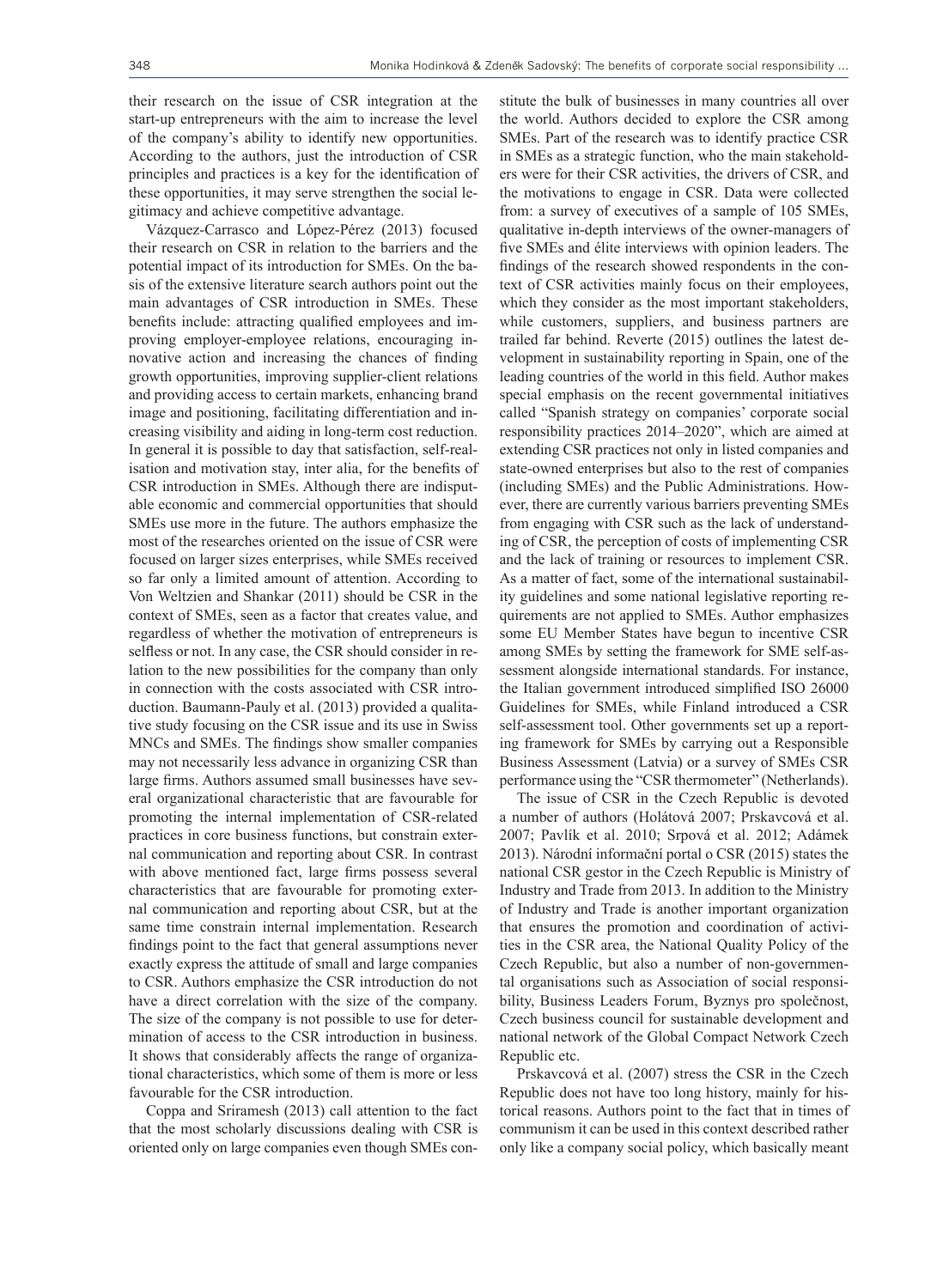the concept of access to the company's employees. If the attention will be focused on the beginning of the last century, it is possible to note, that in connection with the CSR concept (respectively with its principles), it is often associated with the name of Tomáš Baťa and his wellthought-out way of management. In connection of the CSR implementation in SMEs, it is necessary to mention the research of Šebestová et al. (2007), which showed, SMEs in the Czech Republic strongly affect society and allow the economic development of the region in which operate. The conclusions of this research also revealed SMEs are very closely linked with the region in which they realize their business.

Holátová (2007: 82) states that the CSR is a concept whereby companies openly admit to co-responsibility for the status and operation of the company, which is based on the assumption that no company does work only in its economic relations, but also affects its surroundings (a community, the social situation to its employees etc.), and there is calculated with the fact that stakeholders (persons somehow involved or influenced in/by the company's activities) affect the company's success. The main benefit of the CSR introduction by Holátová (2007: 84) lies mainly in the following areas: the rather attraction for investors, greater transparency, enhancing trust, long-term sustainability of the company, increased loyalty and productivity of employees, reduced the risk of boycotts and strikes, the ability to attract and retain quality employees, building a reputation and the support of strong position on the market, differentiation from the competition, the greater potential for resolution of consumer brands, creating a background for a smooth and successful commercial operation, reduction the costs of risk management, building political capital (improving the position for the current and future negotiations), dialogue and the building relationship of trust with the surroundings and the resulting mutual understanding, direct financial savings associated with environmental practice. The author also puts emphasis on the involvement of SMEs operating in the Member States of the European Union into the concept of CSR. At the same time points to the fact, that SMEs are afraid to introduce the CSR concept into their business activities. It is in particular for the following reasons: the fear of cost growth, lack of time and the necessary human resources, the lack of internal motivation, fear of an increase in bureaucracy, lack of knowledge about the issue of CSR, etc. But at the same time the author stress that involvement of CSR activities in SMEs is necessary for many reasons, and in the future it is necessary to greatly expand CSR in the sector of SMEs. According to Pavlík et al. (2010) is possible to characterize the current state of CSR in SMEs as follows: low awareness about the extent of the CSR area; non-systematic access of companies to this overall concept; CSR policy is included in the companies, but it is rather towards "inside" (i.e. on the education and social benefits for employees); the enterprises are mainly focus on ethics and activities in the field of environmental

protection and the donation; lack of support and the CSR application by the public sector; low information about CSR issues in medias including possible benefits for organisations dealing with CSR (insufficient public awareness); the confusion occurs for the marketing activities and CSR principles, etc. Business Leaders Forum (2012) stresses that the responsible behaviour of entrepreneurs is market advantageous. CSR brings business benefits, and in particular non-financial nature, that are important for its high quality and long term functioning and which ranks e.g. greater transparency and strengthening of trust to the company; higher attractiveness for investors; building a reputation and the resulting strong position on the market; differentiate from the competition; the higher visibility of the brand by customers; increasing productivity and loyalty of employees; the possibility of getting and keeping quality employees; the reduction in the cost paid for risk-management; direct financial savings associated with ecological behaviour; increase in turnover and last but not least increase the quality of products and services. According to Srpová et al. (2012) in the Czech Republic is no longer CSR introduction only the domains of foreign enterprises, but also Czech companies try to implement CSR principles into their corporate culture. Despite this fact, the research findings show that a substantial impact on the CSR awareness has above all the presence of foreign element in the company (e.g. in the form of foreign participation or branches of multinational corporations). Research findings also showed that knowledge of the CSR concept and its main principles are the most affected by the size of the company. The authors point to the fact that especially SMEs in the Czech Republic implement amount of activities, which belongs to the CSR concept, but usually do it intuitively and do not have sufficient knowledge of the CSR.

Adámek (2013) points to the fact that the examination of the applicability of CSR is usually more focused on large enterprises and the Czech Republic is no exception in this case. The question of CSR implementation into SMEs so far remains somewhat neglected in the Czech Republic. Adámek (2013) based on the completed literature search summarized CSR into three crucial points: (1) it is a voluntary act, because the adoption of CSR concept is completely voluntary and it is beyond the scope of the applicable legislation. (2) The breadth of the concept is partly bordered by the social, environmental and economic areas. (3) The concept of CSR may have an impact of improving living, working and environmental conditions of all stakeholder groups. As further states Adámek (2013), SMEs have a strong dependency on the local environment, the most of its employees is recruited in the place and in its surroundings also have the most of their customers. Just the reputation and the ability of dialogue with their surroundings (i.e. employees, customers and suppliers) have an existential importance for them. The author points out the growing pressure from the European Union concerning the CSR promotion in the Czech Republic and other EU Member States in order to promote and enhance Europe's com-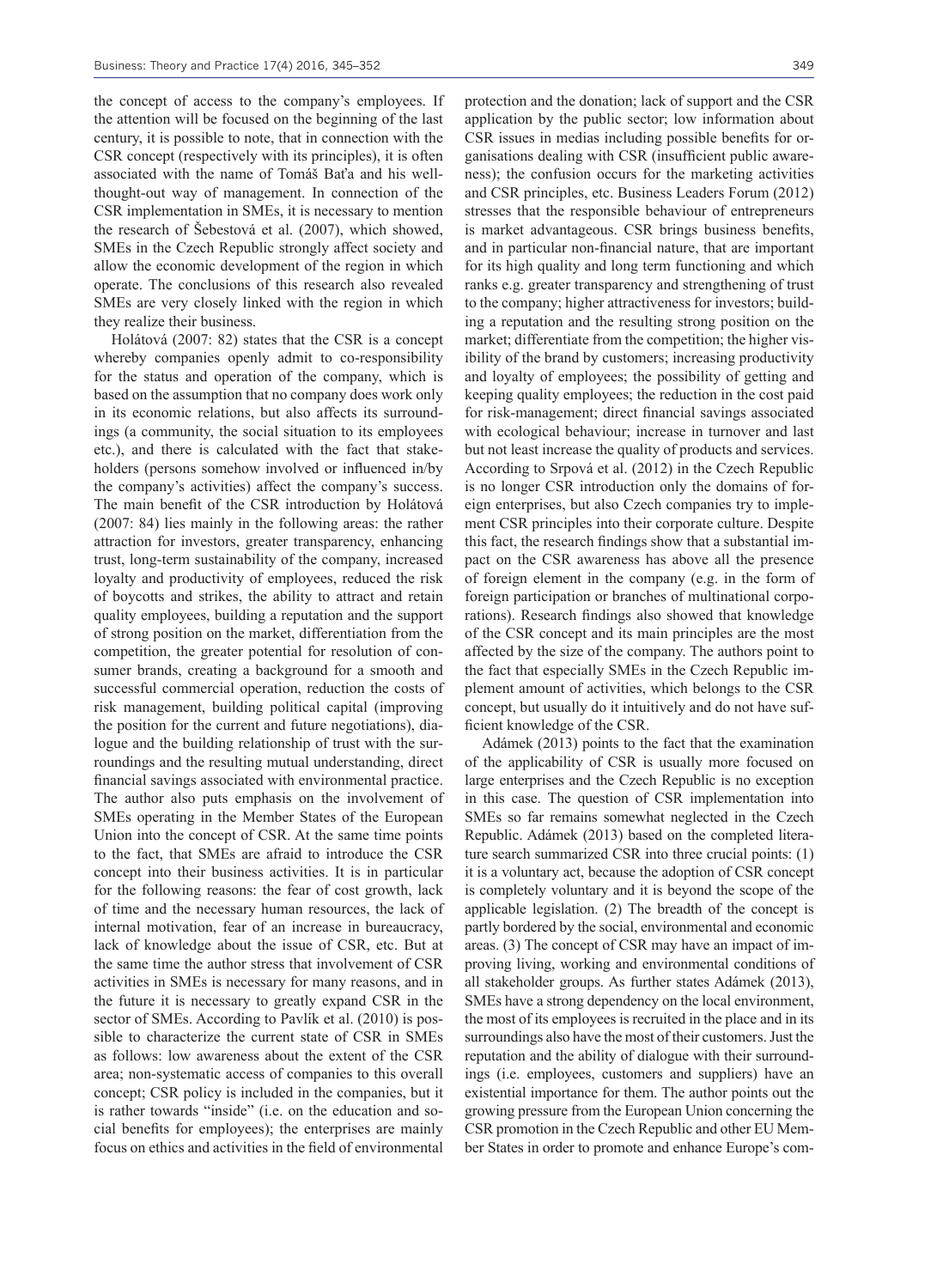petitiveness on the global market. Adámek (2013) focused on the SME sector and to the access of management to the CSR concept. The research was carried out in 2011 and the respondents of the questionnaire investigation were SMEs from the Moravian-Silesian and Zlín region. The aim of the research was to identify the position of the companies' to the CSR concept and to evaluate the degree of using activities divided in the three pillars – environmental, social and economic. Research findings showed the CSR concept is more widely used for the medium-sized enterprises, then small and micro-enterprises in the last series. The key activity of the environmental pillar showed the impact of the consumption of resources and materials, water and energy, which is primarily due to the growth of the prices of inputs. From the perspective of social pillars were identified as the predominant activities, which are oriented to the employees (e.g. training, motivation and two-way communication). In the third, the economic pillar, significantly dominated the timely implementation of commitments to employees, business partners and the public sector. The research also revealed another area of expansion of the CSR concept in SMEs in the Moravia-Silesia and Zlín region sees primarily in the area of the social pillar.

#### 2. Materials and methods

On the main objetive of systematic literature review is to provide a portrait of existing research on a given subject. A systematic review of the literature take stock of the body of literature to date using precise filtering techniques. Each research is assessed critically and justified way. Accourding to Rousseau et al. (2008) it is possible to recognize that a systematic reviews involve an ordered accumulation of concepts, interpretive reflections and analysis of the entire body of evidence relating to a specific question, which in our research is the benefits of CSR introduction in SMEs. A systematic review of the literature were subjugated the publication from a largely renowned journals, but also another publication dealing with the issues. On the basis of pre-defined research questions was made the selection of the most importantn publiactions with regard to the application area for further research. In the framework of the research were selected a total of 58 key publications, where were further processed and critically assessed by the relevance of the research on the resulting 26 used.

#### 3. Results and discussion

On the basis of systematic review of the literature focused on the identification on the main benefits of the CSR introduction in SMEs was prepared a summary of the various approaches, which is listed in Table 1.

The part of the authors (Coppa and Sriramesh 2013; Vázquez-Carrasco and López-Pérez 2013) draws attention to the fact that the issue of CSR and defining the benefits

**Table 1.** Comparison of the benefits of CSR introduction in SMEs in the Czech Republic and abroad (source: authors).

| Author                   |                                               | The benefits of the CSR introduction                                                                                                                                                                                                                                                                                                                                                                                                                                                                                                                                                                                                                                                                                                                                                     |
|--------------------------|-----------------------------------------------|------------------------------------------------------------------------------------------------------------------------------------------------------------------------------------------------------------------------------------------------------------------------------------------------------------------------------------------------------------------------------------------------------------------------------------------------------------------------------------------------------------------------------------------------------------------------------------------------------------------------------------------------------------------------------------------------------------------------------------------------------------------------------------------|
| International approaches | Evropská komise 2001                          | The integration of social and environmental concerns into business activities. In particular, investment in<br>human capital, the environment and the relations with stakeholders.                                                                                                                                                                                                                                                                                                                                                                                                                                                                                                                                                                                                       |
|                          | Jenkins 2006                                  | Improved image and reputation, improved trust and understanding, larger and more prominent profile,<br>better market position, more business, increased employee motivation, increased attractiveness to potential<br>recruits, cost savings and increased efficiency, risk management and benefits for company culture.                                                                                                                                                                                                                                                                                                                                                                                                                                                                 |
|                          | Preuss and Perschke 2010                      | Flexibility, potential short-term benefits.                                                                                                                                                                                                                                                                                                                                                                                                                                                                                                                                                                                                                                                                                                                                              |
|                          | Campopiano et al. 2012                        | Reduction of energy consumption, pollution of water resources and the reduction of quantity of packag-<br>ing materials. Their CSR activities are focused especially on their employees and on the activities related<br>to the local community.                                                                                                                                                                                                                                                                                                                                                                                                                                                                                                                                         |
|                          | Vázquez-Carrasco and López-<br>Pérez 2013     | Attracting qualified employees and improving employer-employee relations, encouraging innovative action<br>and increasing the chances of finding growth opportunities, improving supplier-client relations and pro-<br>viding access to certain markets, enhancing brand image and positioning, facilitating differentiation and<br>increasing visibility and aiding in long-term cost reduction.                                                                                                                                                                                                                                                                                                                                                                                        |
|                          | Coppa and Sriramesh 2013                      | The development of its own employees in the form of e.g. training.                                                                                                                                                                                                                                                                                                                                                                                                                                                                                                                                                                                                                                                                                                                       |
| Czech Republic           | Holátová 2007                                 | The rather attraction for investors, greater transparency, enhancing trust, long-term sustainability of the<br>company, increased loyalty and productivity of employees, reduced the risk of boycotts and strikes, the<br>ability to attract and retain quality employees, building a reputation and the support of strong position on<br>the market, differentiation from the competition, the rather potential for resolution of consumer brands,<br>creating a background for a smooth and successful commercial operation, reduction other costs of risk<br>management, building political capital, dialogue and the building relationship of trust with the surroundings<br>and the resulting mutual understanding direct financial savings associated with environmental practice. |
|                          | Business Leaders Forum 2012                   | Greater transparency and strengthening of trust to the company, higher attractiveness for investors, building a<br>reputation and the resulting strong position on the market, differentiate from the competition, the higher vis-<br>ibility of the brand by customers, increasing productivity and loyalty of employees, the possibility of getting<br>and keeping quality employees, the reduction in the cost paid for risk management, direct financial savings<br>associated with ecological behaviour, increase in turnover and increase the quality of products and services.                                                                                                                                                                                                    |
|                          | Adámek 2013                                   | Reduce of the consumption of resources and materials, water and energy, promoting education and moti-<br>vation of the employees, employee's safety and health and two-way communication, timely implementation<br>of commitments to employees, business partners and the public sector.                                                                                                                                                                                                                                                                                                                                                                                                                                                                                                 |
|                          | Abramuszkinová Pavlíková,<br>Basovníková 2014 | Activities are target on the charity, care about the employees, the environmental area or on the transparency<br>od the entrepreneur's economic activities.                                                                                                                                                                                                                                                                                                                                                                                                                                                                                                                                                                                                                              |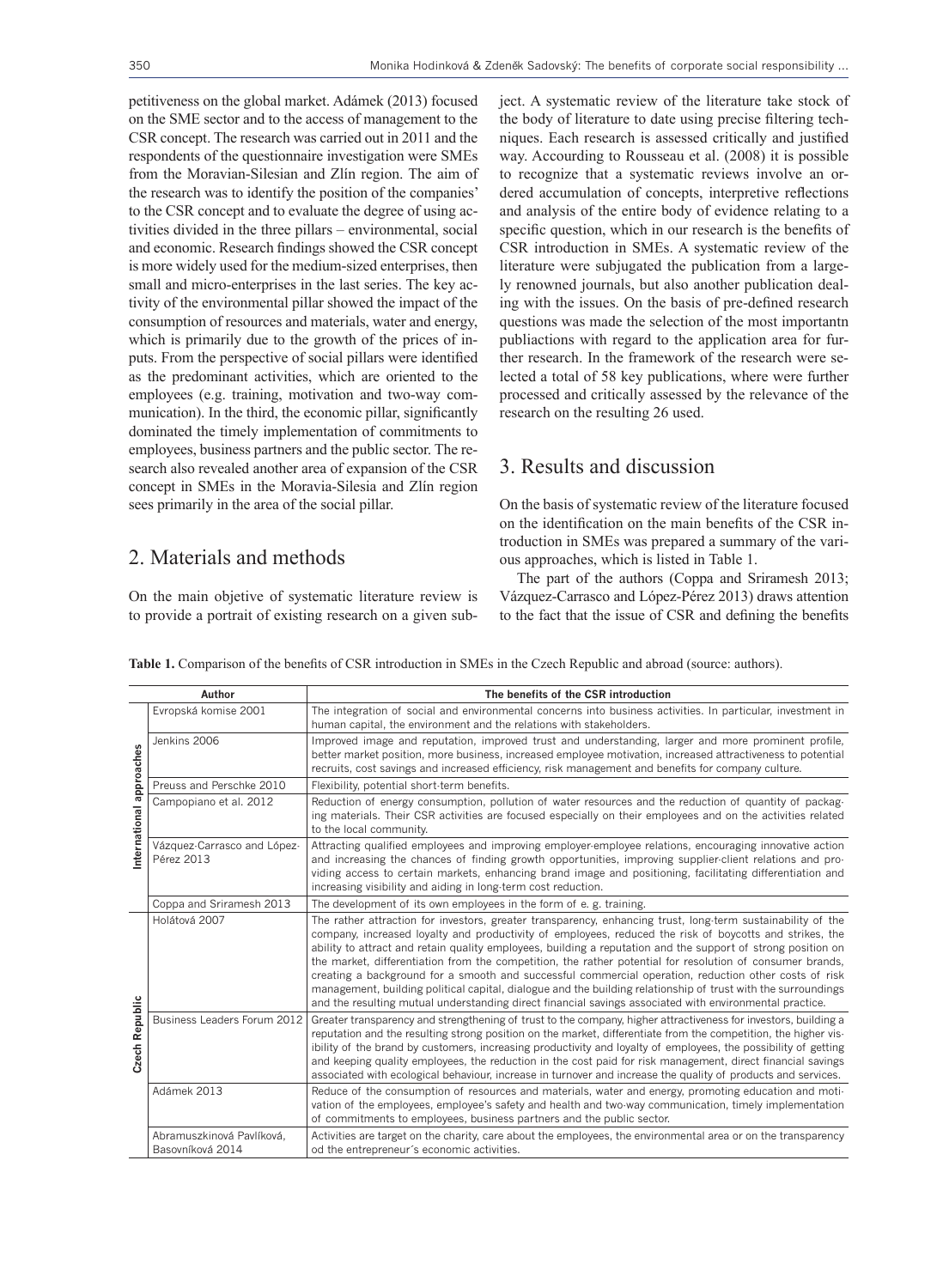of deploying CSR princilpes to a corporate practice has so far focused mainly on large companies. In the contrary Baumann-Pauly et al. (2013) state that according to the results of their research may not always be SMEs strictly less experienced in the issue of CSR than large companies and deny the link between the using of CSR principles and the size of the enterprise. In connection with the introduction of CSR principles in SMEs raise the question of barriers of their implementation. Many authors (Holátová 2007; Preuss and Perschke 2010; Reverte 2015) dedicate to the issue. Among the main barriers to the CSR introduction to the company's strategy of SMEs authors include: lack of knowledge understanding CSR, the perception of the costs associated with the CSR introduction, the lack of resources necessary for implementation, the lack of internal motivation, concerns associated with the increase in bureaucracy, the difficulty of measuring the achieved results, etc. For the purpose of filling the predefined objectives of the research was conducted an extensive literature research. The results of systematic review of the literature summarizes the selected key benefits associated with the introduction of CSR for SMEs in the Czech Republic (Holátová 2007; Business Leaders Forum 2012; Adámek 2013; Abramuszkinová Pavlíková and Basovníková 2014) and abroad (Jenkins 2006; Preuss and Perschke 2010; Campopiano et al. 2012; Coppa and Sriramesh 2013; Vázquez-Carrasco and López-Pérez 2013). The CSR introduction in SMEs is important because SMEs are significantly involved in the economy of the region in which they operate their business and according (Šebestová et al. 2007) they reflect the majority of the problems in the region. In connection with the business activities of SMEs is also a key fact that they are involved in the running of the local community and in the vast majority they employ workers from their nearest surroundings.

#### Conclusions

CSR represents a wide range of activities, which can include in its business entrepreneur's activities. The integration of CSR into corporate strategies of entrepreneurs is mostly done in order to enhance its credibility in the eyes of the public. By accepting the CSR principles businesses take over the responsibility for the impact of its business on the society. The bulk of the CSR activities relates in particular to the social and environmental areas. It is necessary to point out to the fact that introduction of CSR in business strategy and corporate culture is completely voluntary commitment, which is not legally enforceable and that is beyond the scope of the currently valid legislation.

In connection with the introduction of CSR principles in SMEs, inter alia, also arises the question of *barriers*  to their implementation, including in particular: lack of knowledge of the problems, unsatisfactory understanding of CSR, the perception of the costs associated with the CSR introduction, the lack of necessary resources for the CSR introduction, not too strong internal motivation, concerns associated with the increase in bureaucracy, the difficulty of measuring the results achieved and many others.

The aim of the research was to identify the main benefits of the CSR introduction in SMEs. In order to achieve this aim was carried out an extensive systematic review of the currently available specialized literature dealing with the issues. In order to achieve this goal was made an extensive literature research. From established facts shows that among the main benefits of the CSR introduction in business practice of SME ranks especially:

- *• in the economic area:* increased attractiveness for investors, strengthening market position, increase cost savings on resources and increase the efficiency;
- *in the social area:* enhancing trust, achieve a greater degree of transparency, to improve the reputation of entrepreneurs, improve the employer-employee and supplier-client relation, enhance employee motivation, increase attractiveness for quality employees, strengthen the loyalty of employees;
- *• and in the environmental area:* reduction of environmental pollution and reduction of resource consumption.

On the issue of CSR implementation in SMEs in the Czech Republic is important to look on the issue as an opportunity to improve their performance and ensure the sustainability of their business activities. Just the CSR introduction in SMEs should be from a certain standpoint easier than in the case of large companies, since SMEs have a closer relationship with their employees and customers than in large companies.

Understanding of CSR and the significance of its implementation in SMEs is absolutely crucial for the sustainable development of the company. Just the ability to identify opportunities for SMEs in the form of the CSR introduction can these entrepreneurs brings a competitive advantage. Currently, but the CSR introduction in SMEs is very limited and can, therefore, these phenomenon indicate a rather unique, which is due to the importance and the high number of SMEs in the long term future unsustainable status. The established facts will become the starting point for future empirical research, whose aim is to analyse the use of the CSR in SMEs in the Czech Republic with an effort to identify the problematic zones in the area of economic, with main emphasis on the taxation page of CSR introduction into business strategies of SMEs.

#### Acknowledgements

The paper is part of an internal research project *The Taxation of Family Businesses* of the *AKADEMIE STING* research grants under Reg. No. *IGA\_AS\_01\_08/2.*